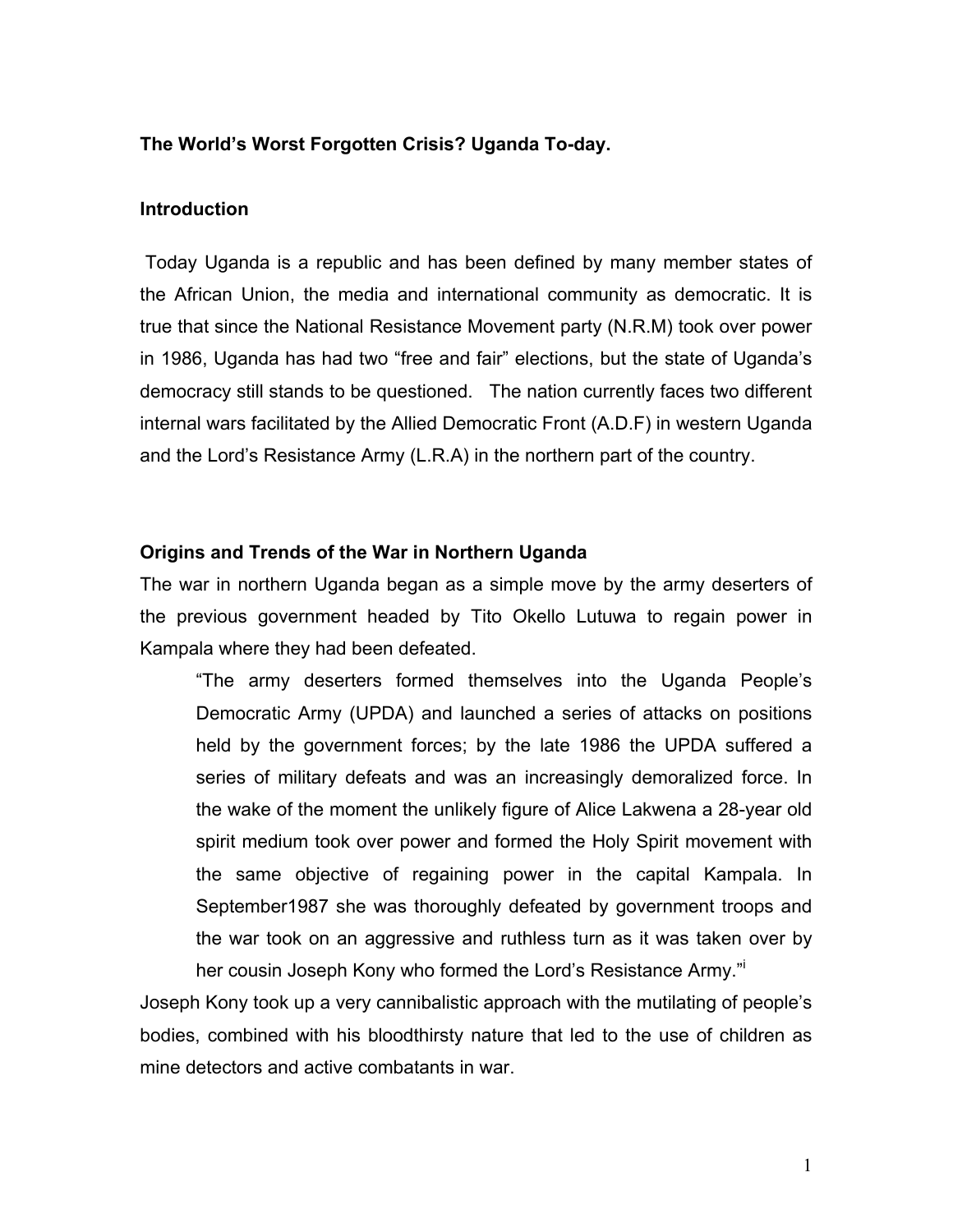Currently, the war in northern Uganda is greatly affecting the three districts of Kitgum, Pader and Gulu where the Acholi people live. The war is also being fought by the L.R.A who hail from these districts and mainly abduct children and youth to form a large part of their recruits. Neighboring districts have also felt the effects of the war; they are from time to time bombarded for recruits and supplies<sup>ii</sup>. They have also hosted a number of internally displaced persons (IDP) and financed their basic needs.

As is with the war in Northern Uganda, the complexity of internal war has "multiple dimensions"<sup>iii</sup>. "The so-called life style of war, once thought to be predictable, has proved contingent and unpredictable"<sup>iv</sup>. The war in northern Uganda started out with a clear objective namely to regain power from the N.R.M government, but since 1987 has totally lost focus. The L.R.A has continuously targeted civilian populations, abducted children to form recruits, killed, looted and forced the entire population to be internally displaced.

Just like many other internal conflicts around the world, the internal war in northern Uganda has had its surges of slight peace, promise of cease-fire and a resurfacing of violence on civilians; the trend of the war had been highly unpredictable. For example 1999-2001 were relatively peaceful, but the conflict resurfaced in June 2002 with the government's military policy called "Operation Iron Fist" which aimed at completely destroying the rebels from their military base in the Sudan.

#### **Central issue**

"In the past decade there have been numerous attempts to resolve interstate conflict in Africa through mediation. Most of these efforts have failed, with one or more of the parties spurning negotiations, being unwilling or unable to reach a settlement in the course of mediation, or subsequently violating agreements that have been concluded."V

2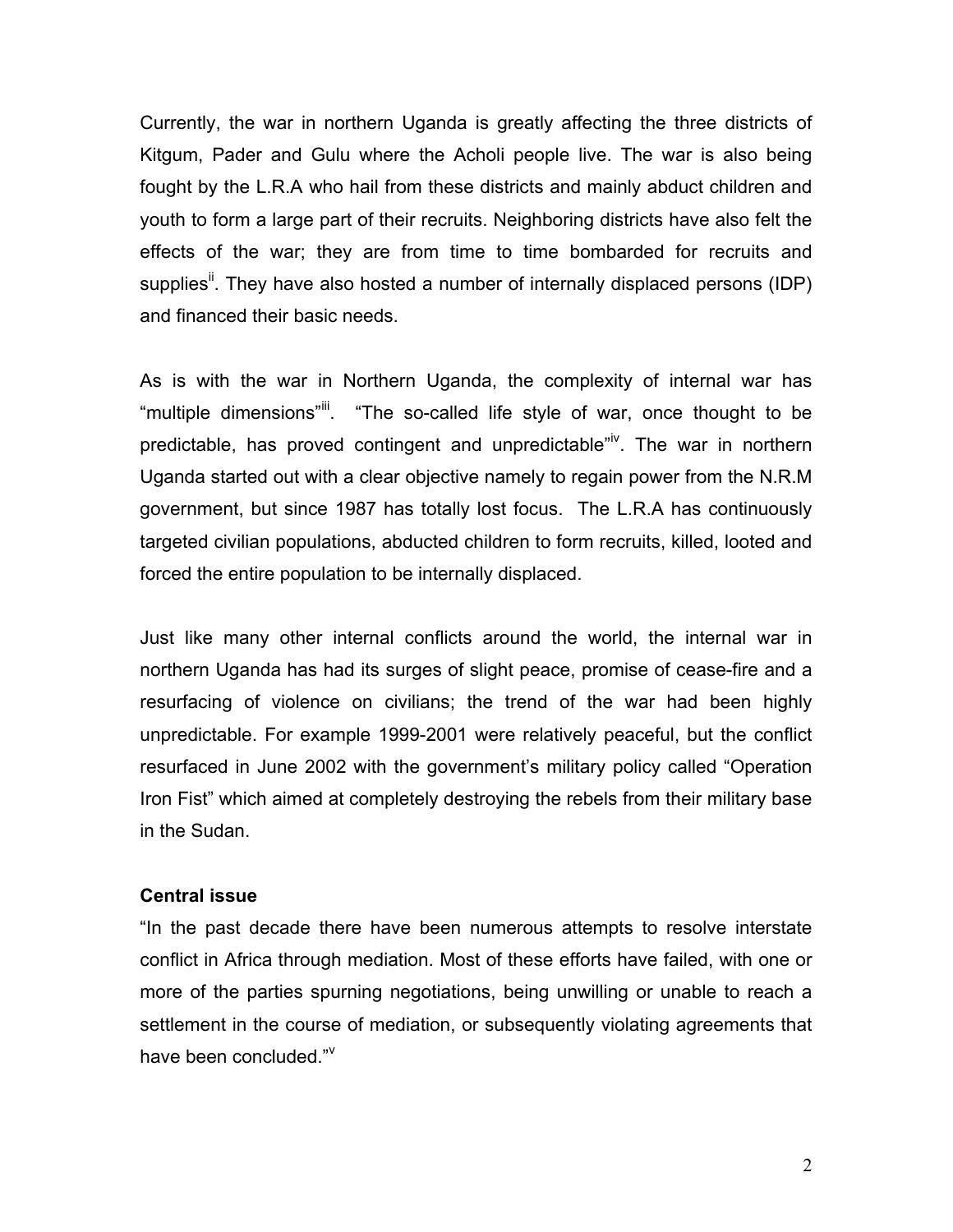It is of great concern that the war in northern Uganda has lasted for 18 years, despite the numerous atrocities committed the against civilian population, including; the use of children as mine detectors, sex slaves, armed combatants, the displacement of 1.3 million people<sup>vi</sup> and the deaths of tens of thousands, peace has nonetheless failed to reach our door steps. One would think that the Acholi people have had enough and that both parties would be willing to negotiate peace, but the reality is quite different.

# **Factors contributing to the perpetuation of the war in northern Uganda**

Luc Reychler and Thania Paffenholz (2001) attest to the fact that two-thirds of the countries in the world today suffer from violence and escalating conflict. Needless to say in almost every corner of the earth people are killing each other for political, economic and endless reasons in the name of the protection of national security. Although conflicts facilitate hatred and untold suffering to thousands of populations, drain many countries resources and deprive millions of basic human needs; they still persist.

The international community, governmental and non-governmental organizations have invested considerable sums of money in training peace builders, negotiating with rebels and implementing laws and policies to foster reintegration of former combatants but often the outcome is "a mere piling of peace building stones rather than sustainable peace"vii. Peace building is not a matter of talking; it necessitates a change in attitude and perception of the two or more warring parties.

Why have efforts to build peace in northern Uganda so far failed? Let us take a closer look.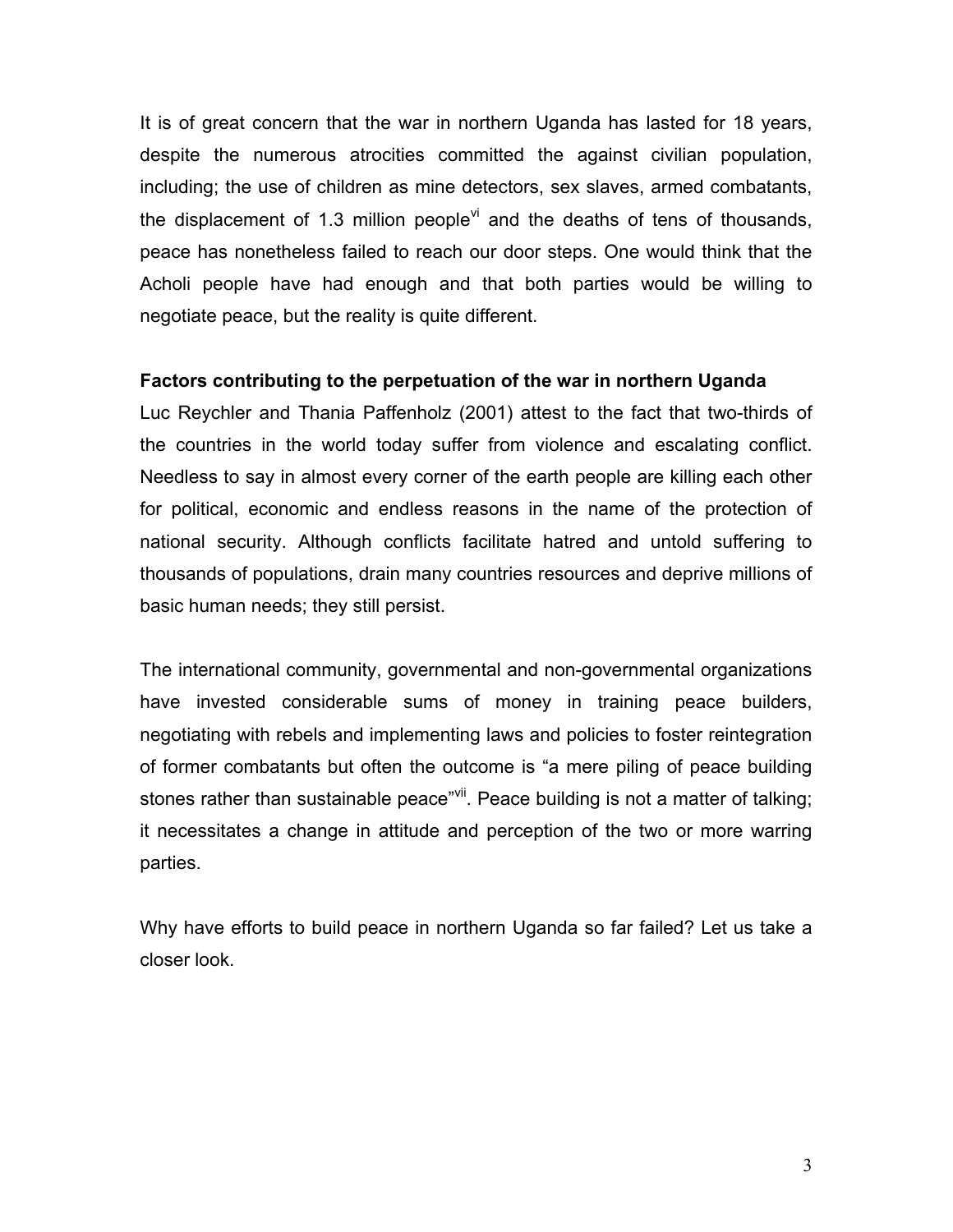## **Economic viability**

"Economic viability appears to be the predominant systematic explanation of rebellion"Vill. Rebellions occur in such a way that rebel groups loot from civilian populations in small groups and subsequently disguise their actions to look like burglary or petty theft. Rebellions reportedly are motivated by "greed"<sup>ix</sup>that is why they take ages since profitable opportunities for rebellion will not be passed up.

 In the case of northern Uganda efforts to attain peace have been hampered by the war economy that is being overseen by the L.R.A. Lootings by the L.R.A has been witnessed in the internally displaced camps after distribution of food by the World Food Programme. Civilians living in the camp attest to the fact that rebels threaten them for cooking oil, foodstuff and harvest produce from their gardens. The rebels have infact, been given a new name " boo Ketch" literally translated as "vegetables are sour", due to their constant demand for goats and chicken.

Many newspapers including Uganda's leading daily the New Vision have reported rebel ambushes on buses, commercial vehicles as well as hospitals and shops, all in the search for money. In September 2003 the New vision paper<sup>x</sup> reported "*Joseph Kony's LRA yesterday ambushed an Arua-bound Nile Coach bus".* 

This bus that was ambushed normally carried business people, who were returning from the capital and would have bought a lot of merchandise for their businesses, therefore the L.R.A, must have benefited a lot.

Would it really be tenable only to say that peace efforts have been hampered on the ground of money or greed for it? This argument can stand based on facts.

The L.R.A has for the past 18 years changed its target from the military to the civilian population, although they encounter stiff opposition from government troops in most of their skimmishes. They have a clear policy of continuous restocking and this therefore makes them attack civilian camps, shops and gardens all in the name of obtaining supplies for their use. They are in constant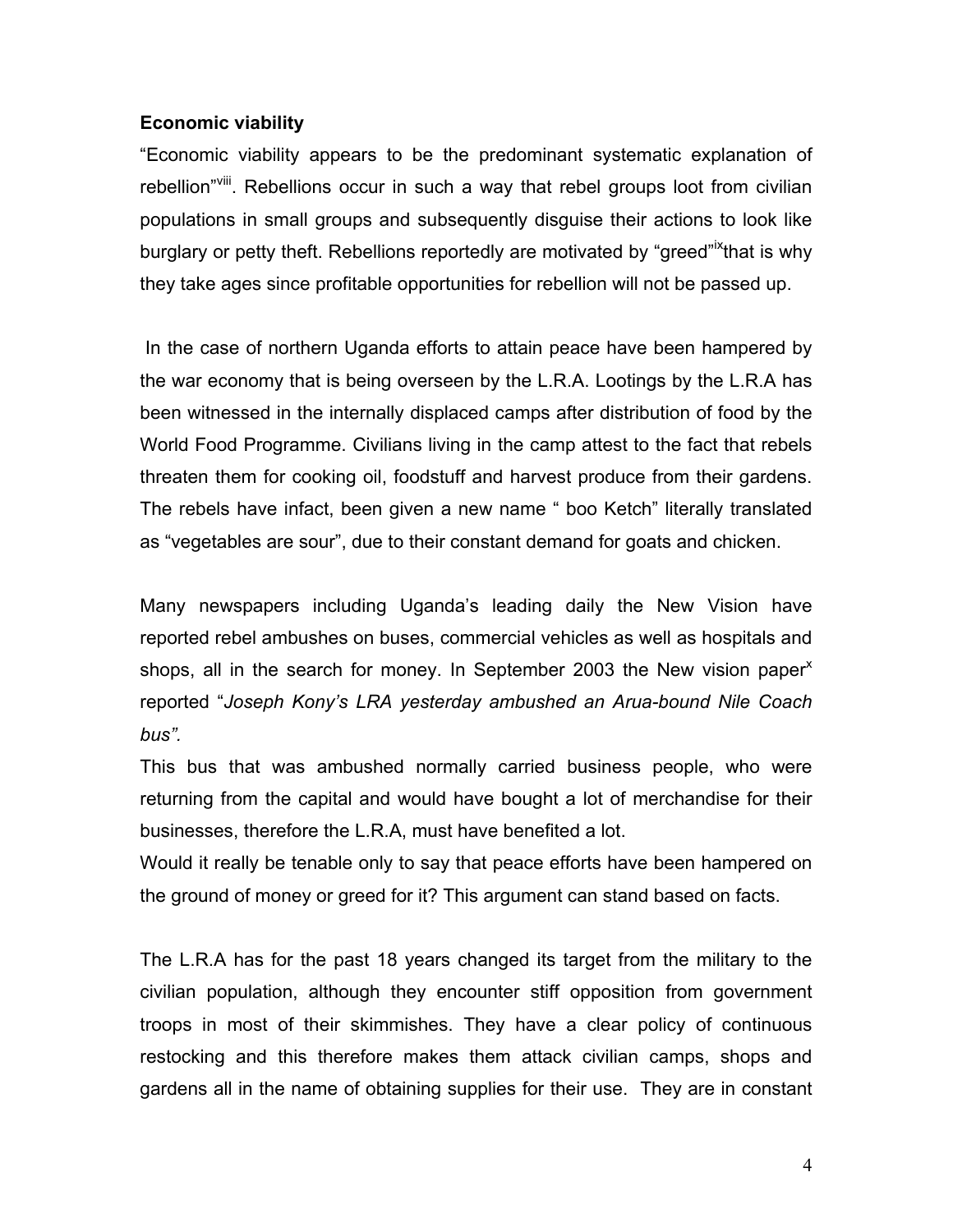need of food, clothing and drugs for their wounded and with no funding at their disposal; they resort to threatening the local population since their base in Sudan is pretty dry.

We should also take into consideration the fact that the economic gains made by the L.R.A have a trickle down effect. Due to the ethnic cohesion of the war, the recruits usually take some of the loot to their families. This is what I would refer to as a vicious cycle of gains; the rebels loot from the civilian population, who are in turn are given the loot by their families in rebel ranks and the loot is again recaptured by another rebel group. Therefore peace builders are divided into two camps those who are sincerely suffering and want the war to end and those who are experiencing the trickle down effects of the loot.

# **Economic Interest of many Humanitarian Organizations**

The war economy is also sustained by the fact many humanitarian organizations seek to provide aid to governments whose populations are greatly affected by conflict. As is the case in northern Uganda, many humanitarian organizations have flooded the region to provide water and sanitation facilities, drugs, rehabilitation for trauma- related cases and infrastructural development.

Humanitarian organizations give aid to these communities, but also reserve a chunk of the resources for their own usage thereby becoming rich out of other people's suffering. Many workers in these humanitarian agencies in northern Uganda for example have misappropriated lots of money that was aimed at helping war torn communities for their own benefit. Would such people be looking forward to the end of the war? Of course not since their flow of income would be cut short.

"Aid escalates conflict since aid resources represent economic and political power therefore warring parties always try to control them as part of their control victory"<sup>xi</sup>. In northern Uganda for example the government army always insists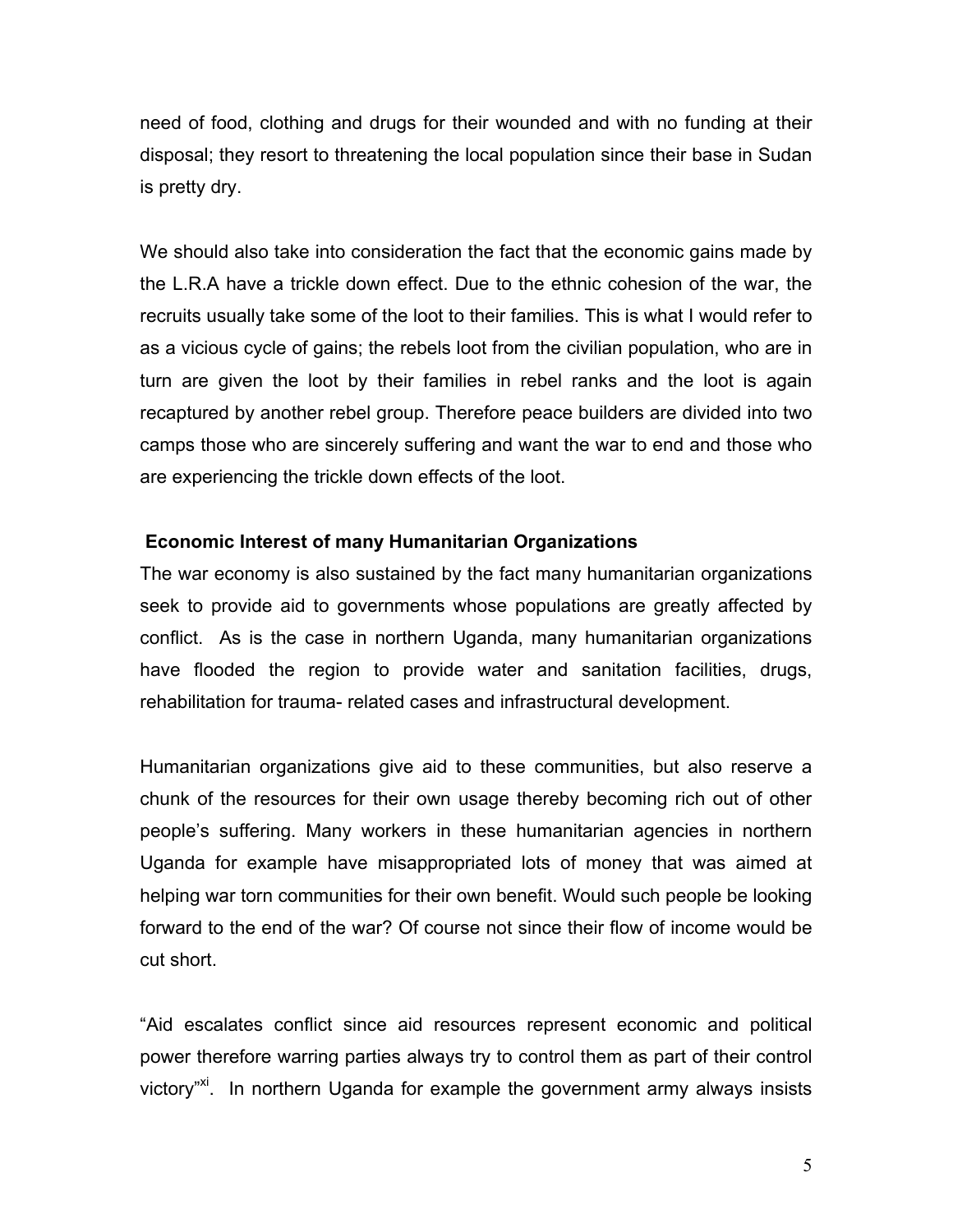on escorting aid to the internally displaced people's camps, they want to be seen as having control over this aid. While, on the other hand L.R.A troops waylay the vehicles carrying these goods and always clash with government troops or loot goods from the camp population. Both parties do this for economic reasons; the LRA needs supplies and sells off some of the goods in Sudan for small arms, while the UPDF obtains sizeable allowances from humanitarian agencies for escorting their goods. In essence both sides win economically.

## **Use of Child Soldiers**

"The use of children in combat is probably the world's most unrecognized form of child abuse. The best available estimate is that there are 300,000-child soldiers worldwide<sup>'xii</sup>. Child soldiers are deprived of their childhood, which ought to be typified, by play, learning to love and be loved, education and proper health care. Instead are indoctrinated to be murderers, thieves, rapists and callous. "In contrast to rebel groups who draw from a united population sector, nearly all the LRA's foot soldiers are abducted children, primarily captured from schools"Xiii.

 The children who are taken from their homes and schools are socialized into a life of brutality and perpetual danger. They are used in heavy combat with Ugandan government soldiers and are forced to commit atrocities against their own people<sup>xiv</sup>. Girls as young as 9 years old are given to rebel commanders as "wives" and many children have been born and bred in this hostile environment with a strong urge for bloodshed.

"To complicate matter, parties to conflict can make use of inflammatory rhetoric, often painting negative portraits of the opponent as a tool for political mobilization within their own ranks".<sup>xv</sup> Children in rebel groups are always indoctrinated to think that the government is the enemy and responsible for all their suffering and are always threatened about what would happen to them if they surrender to government or emerge from the bush willingly.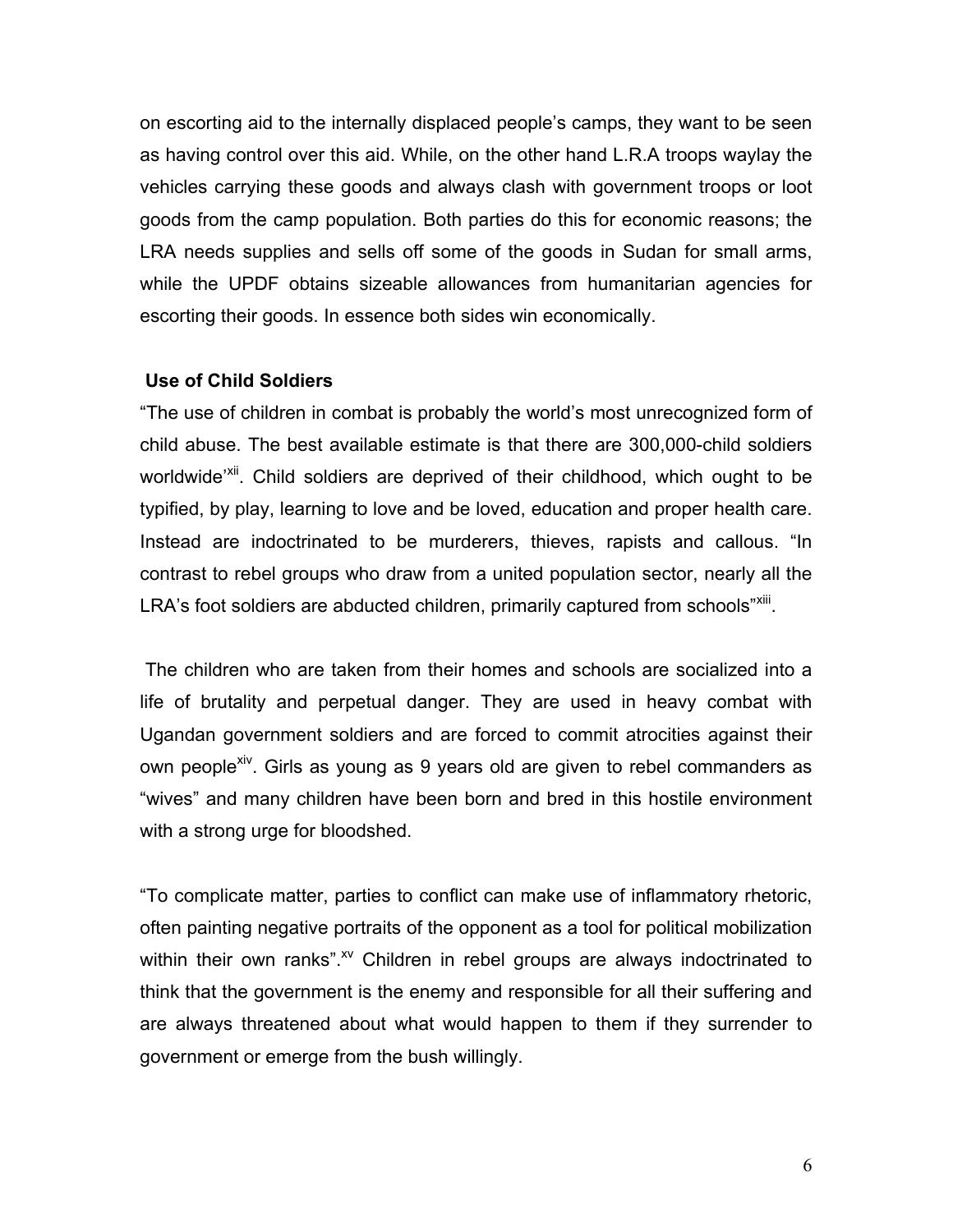As children watch their parents being killed, their homes being burnt, their future fade away, a strong feeling of revenge permeates their minds. Many of the rebel leaders were captured as children and have practically grown up in the rebel ranks. Would it then be feasible to talk peace with a generation full of vengeance who realize their power through bloodshed?

One of the tactics the L.R.A use to curb the level of escape of child soldiers is to have them raid, abduct and kill people from their own villages. Bearing this in mind; would it be fruitful to negotiate peace with a person who is scared of going back home because of the guilt, finger pointing, and possibilities of revenge, name calling and other attendant reactions? Wouldn't it be logical for that child or adult to remain in the bush and fight rather than go and be tormented by the community, and struggle to begin life afresh?

There also exists an economic gain both for the LRA and the family of the children that sustains the war. These children are taken from school and therefore lose years of education, which makes them easily indoctrinated to steal, loot, and murder all of which provide economic gains for the LRA. Some families also prefer their children to remain in rebel ranks so that they can continue reaping tangible economic benefits.

# **Support from Diasporas**

"Diasporas are endogenous to the intensity of conflict; when civil wars occur, people emigrate."<sup>XVI</sup> It is true that with the case of the conflict in northern Uganda, many daughters and sons of the soil have fled to neighboring districts, the capital and abroad. With respect to this paper, I will refer to diasporas as any place outside the conflict area, whether within or outside the country.

There is certainly no evidence that the L.R.A over the years has received support from sons and daughters from the home land; however it is worth noting that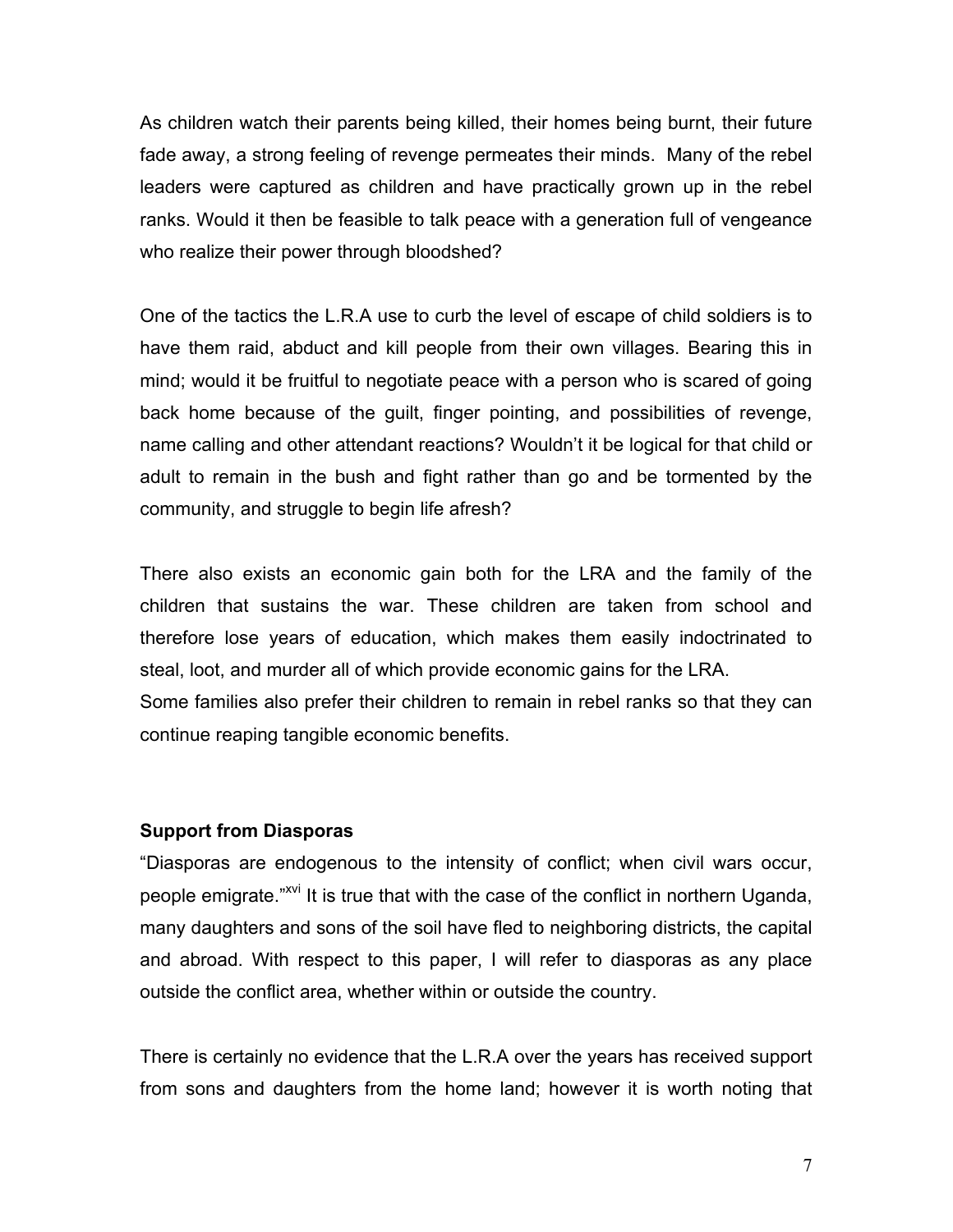when people flee from conflicts they preserve their own hatreds<sup>xvii</sup>, some support the rebels and others the government, therefore external support could be in the offing.

 A question worth considering is where the L.R.A get its monetary proceeds. One could argue that they emanate from loot obtained within Uganda; others could claim that they come from the Sudanese government. Nevertheless these two factors are not enough to account for the financial resources of the LRA. The LRA has a lot of connections with the Ugandan refugees residing in both the UK and USA.

Northern Uganda, in comparison to other parts of the country, is underdeveloped; the government also imposes structural violence on the region. Instead of focusing on ending the war in the north, it instead sends more troops to the neighboring Congo for peacekeeping purposes; yet it is in essence targeting the natural resources in that region. All this attests to the fact that the N.R.M (National Resistance Movement) government is not committed to bringing peace. This in turn therefore would give impetus to those in the diasporas to support the rebels.

It is logical to argue that if the LRA receives constant funding from frustrated Ugandans in the diasporas, it will continue to thrive economically and purchase all that it needs for its daily operations. In essence why would they want to cease their violent activities. What would then be the point in talking peace to a group that is well financed and organized, it would seem like an utter waste of time.

# **Support by the Sudanese Government**

 "Among Acholi at all levels, it was accepted as an article of faith that Sudanese support of the LRA has been provided in direct retaliation for Ugandan support to the SPLA".<sup>XVIII</sup> The northern war has manifested itself in two ways, with the Sudanese government supporting the LRA and the Ugandan government supporting the Sudanese People's Liberation Front (SPLA). With such a situation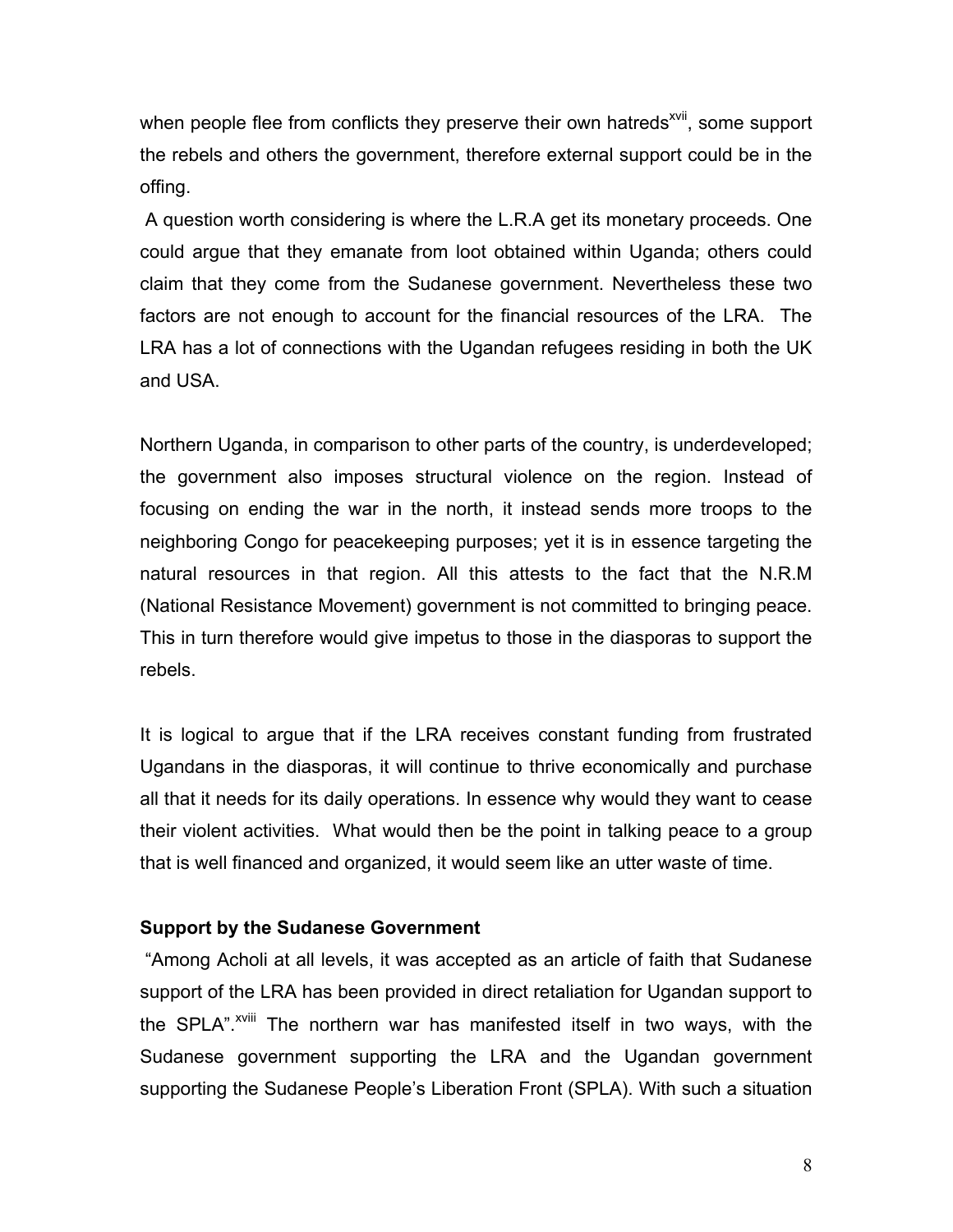at hand, one would only be adventurous to discuss issues pertaining to peace with a government that is equally supporting another rebel group.

"The Sudanese government has been involved in training LRA soldiers, have joined the LRA in attacks on villages in northern Uganda, including an attack in early 1995 that left 250 people dead". Xix The Sudanese government's support for the LRA is far reaching, since the latter aids them in rebuffing the SPLA, thereby enabling the government to take control of the oil rich areas, while Uganda's support for the SPLA as well seems to be connected to the oil in that country.

From the numerous peace agreements that have been signed, it is clear that both the Ugandan and Sudanese governments are not willing to negotiate peace. Many peace negotiations by both governments such as the January 2002 Inter-Governmental Authority on Development (IGAD) summit held in Khartoum,<sup>xx</sup> have been patently violated by all parties concerned. It is obvious that these governments will continue to breach peace agreements under the guise of not losing control over the natural resources that both countries seem to be benefiting from.

#### **Weak military capacity**

Collier and Hoeffler (2000) argue that another dimension of opportunity for rebel groups is an atypically weak government military capacity. Definitely if a government has a weak military force, rebels will take advantage of the forests and mountains as their hiding places, as is the case with northern Uganda. Uganda does not necessarily have a weak military; the problem lies with the fact that there are few government troops deployed to restore peace in northern Uganda. As attested to by the local population, $^{xxi}$  when rebels attack they have no support from the military, they basically have to fend for themselves. For example when internally displaced people's camps are attacked, the government troops are too few to rebuff the rebel, which gives the rebels an upper hand.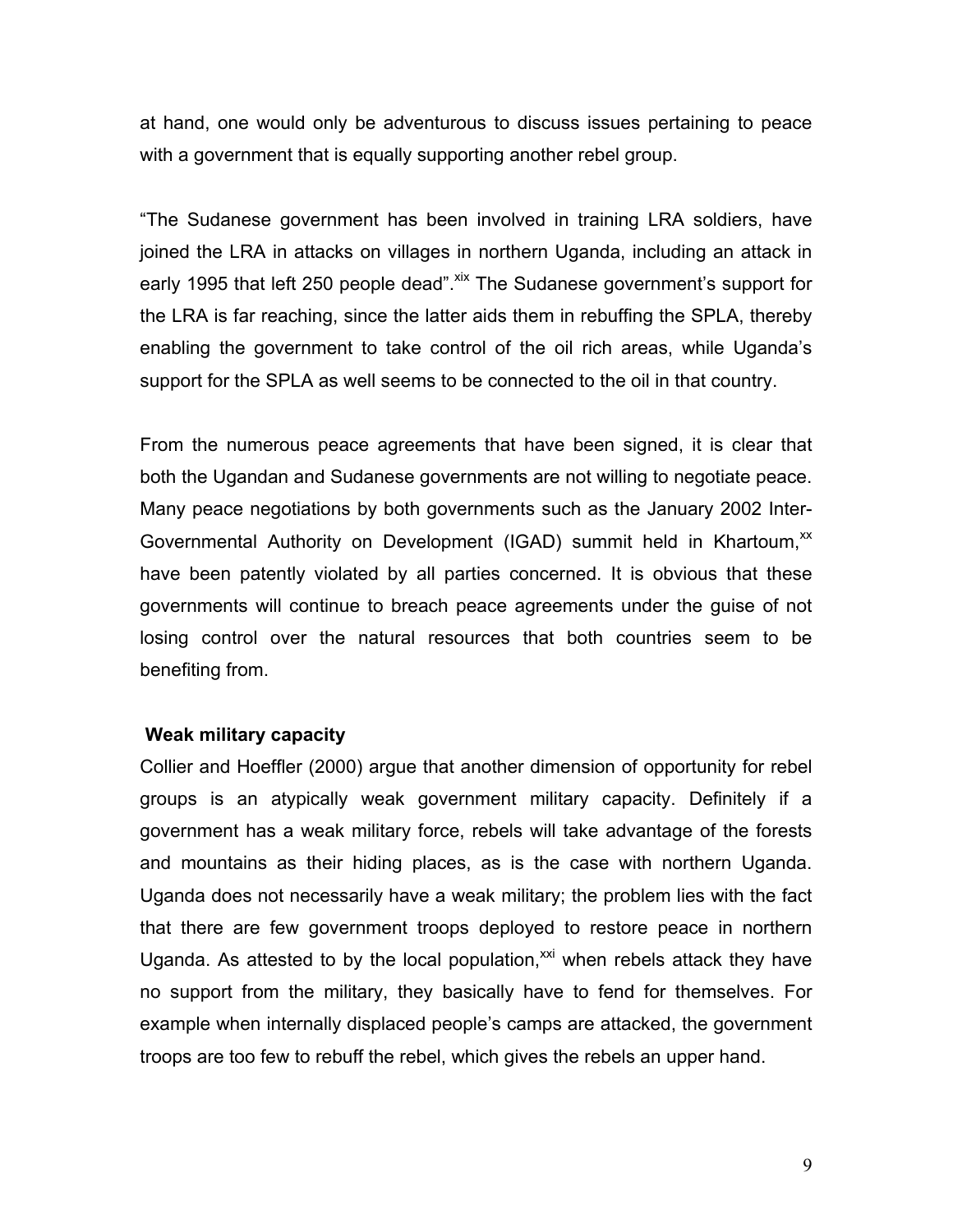The Ugandan troops have so far failed to control the Sudanese-Ugandan border. A vast majority of forests and mountains, including an entire district; rebels benefit economically from this uncertain situation and porous the uncontrollable border. They are able to buy and sell small arms easily, loot from civilians without much effort and to hide in the mountains and forests where they cannot be easily found.

## **Media**

"Recognizing the potential power of the media, many international organizations and media groups are now advancing new ideas on the media's role in conflict prevention and resolution".<sup>xxii</sup> In many parts of the world the media is active in conflict resolution as mediators between the warring parties, trying to take a neutral stand and informing local, national and international communities concerning the nature and extent of the war.

Although, the media has been very effective in informing the general public about issues pertaining to conflict, it is important to note that" the job of reporting on any conflict can influence the situation in many ways"<sup>XXIII</sup>. Strong market forces usually drive Media houses since that they have to sustain themselves and in addition impress their donors to secure more funding. Therefore, it is very crucial to weigh the "interest" of the media in conflicts since they have a crucial role to play in disseminating propaganda on warring parties, behalf.

Ellen Gardner (2001) attests to the fact that in many countries, the governments controls the media, therefore journalists have to "toe the government line"<sup>xxiv</sup>. The government controls for instance in Uganda the leading newspaper the New Vision. Although this paper does not present a holistic view of the war in northern Uganda, it has the highest level of circulation, and is bought by all government offices, on-governmental organizations and widely read on-line. The government is eager to maintain the high level of circulation for this paper; it is always the first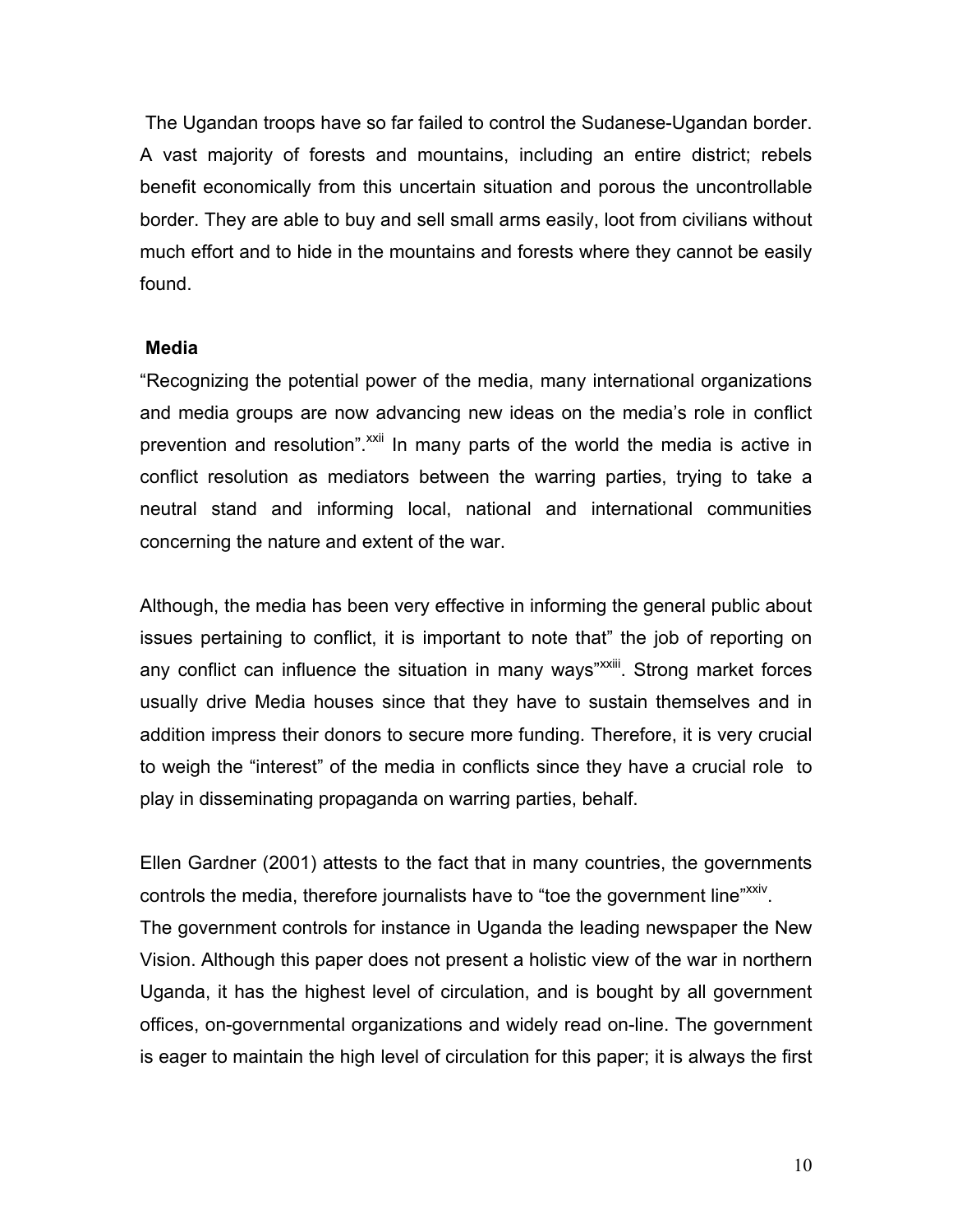to report the news and the first on the streets. State control of the media in Uganda is greatly related to money making.

A good example is the New Vision issue with the title **"Govt appeals to Italy over Kony**" where the government is appealing to Italy to use its long established contacts in northern Uganda to help negotiate peace with the Lord's Resistance Army commander, Joseph Kony.<sup>xxv</sup>

In this particular issue the government is trying to illustrate to the international community that it is trying to do something to end the war in northern Uganda so that it can be able to attract foreign donors to the cause of bringing peace to northern Uganda. The government publishes such articles in its media as a means of obtaining funding for peace efforts in northern Uganda and then extorting most of the money into a few people's pockets.

Privately owned newspapers in Uganda, like **The Monitor** newspaper, that bring out the controversies and the real issues taking place in the northern war are censored from time to time simple because it is considered a threat to government. It has become evident that the government's closure of the monitor newspaper is linked to both political and economic reasons but economics seems to play the bigger. The government seemed to be threatened by the growing popularity of the Monitor newspaper that would soon take over the market considering that, it reports controversial news that the public loves to hear.

"With commercial pressures and stretching of budgets dominating much of the media, if the conflict is at a low point in public interest or in a distant country, the agency may take only a passing interest"<sup>xxxvi</sup> This then brings out two important issues about media houses, one of them being that they only report what sells in order to sustain their businesses and also calculate the cost of going to a distant country to report news. If they are losing financially, they had rather not report on the conflict, if they are gaining the conflict gets reported on.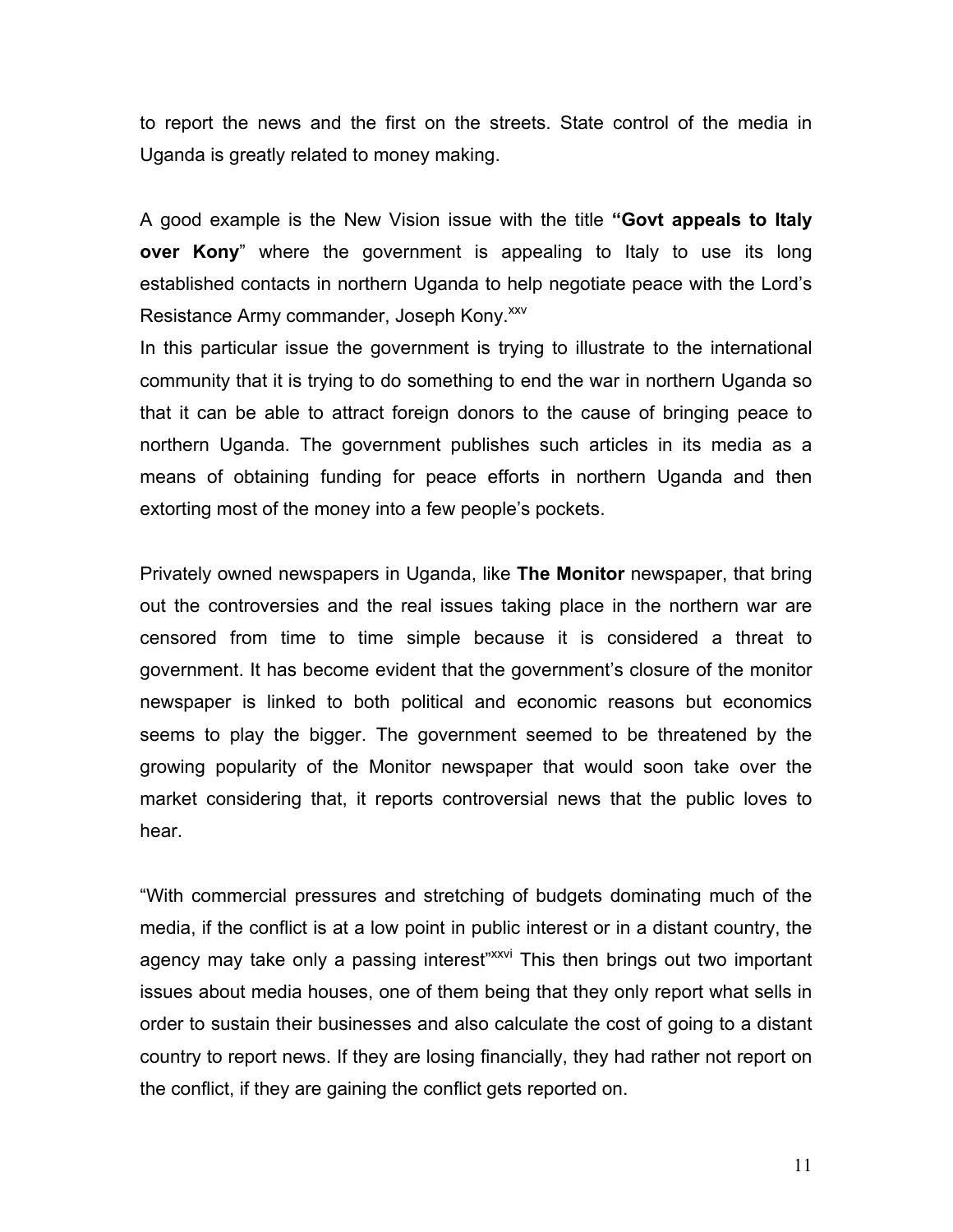The war in northern Uganda is at a low point in public interest, as Relief Web calls it "the world's worst forgotten crisis"<sup>xxvii</sup>. In its inception stages it used to attract a lot of attention because of the inhuman deeds of cutting off people's noses, lips and cannibalism that were shocking to the public at the time. To date these atrocities mentioned have taken on a general trend as witnessed by the events in Mozambique, therefore the market power of the story is not there. People are more eager to read about "hotter conflict spots", of which Uganda is not inclusive therefore the media houses would be losing out.

 The issues of cannibalism use of child soldiers, and others have become prevalent in many parts of the world, they are like an "old story" and are not given the required attention by the relevant actors.

There also exists hate media that worsens the northern Ugandan crisis. For example the Internet is camouflaged with several pieces of disgusting literature about the LRA that worsen their relations with civilians and government.<sup>xxviii</sup>

 "Radio is still the most powerful mediums in countries where much of the population is illiterate or televisions are rare, and it is the key means to reach the public with news and information that can influence people negatively or positively".<sup>xxix</sup> This has been true in the case of northern Uganda where some radio stations have send out hate messages to the LRA and this in turn incites them to attack the local population basing on the fact that they do not have support from the public. All these different sources write these articles or have these programs for purposes of making more money considering that many people will get attracted to their programs or articles.

#### **Too many actors**

As the saying goes too many cooks spoil the broth, the same issue pertains to the war in northern Uganda; there are too many actors in the peace building process. Civil society entities like non-governmental organizations, churches and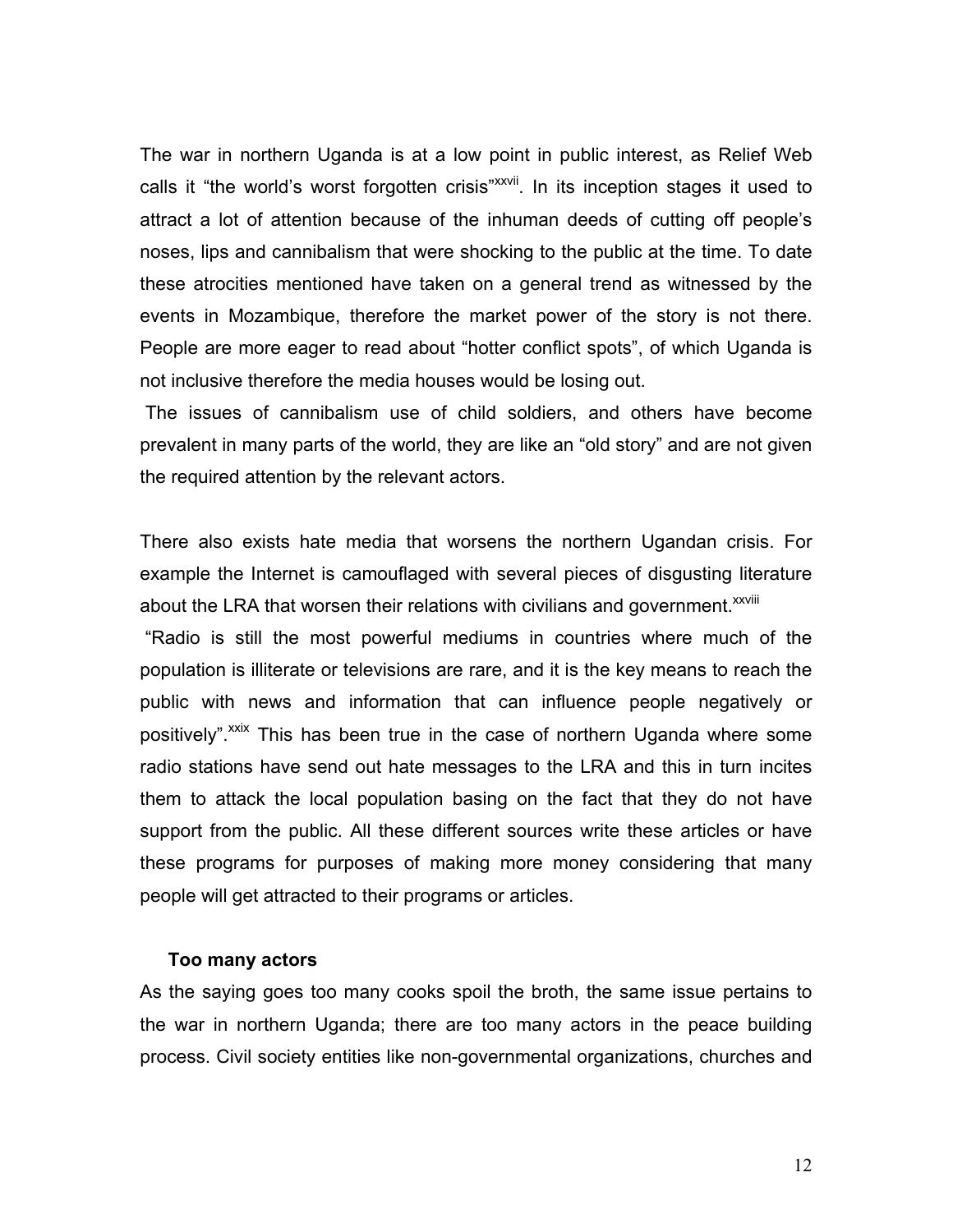church-based institutions, international organizations, the media, name it, have all been involved in the peace process.

Ron Kraybill<sup>xxx</sup> brings out the fact that a good peace process, calls for joint information gathering, joint education and joint problem definition. This is exactly the opposite in the case of northern Uganda, where there exists competition between the different agencies and with each agency wanting to be perceived as the one responsible for the success of the peace building process. This competition in mediating the peace process occurs because these different humanitarian, church-based and community organizations want to safe guard the funding of their projects and also seek an extension of their missions to influence donors.

"A spoiler is a leader who will almost never negotiate a peaceful settlement to conflict"xxxi; such is the case with Joseph Kony. He is a very unpredictable character whose mind changes like the ticking of a clock, he makes a statement today and tomorrow will make an equally controversial one. As the name of the group suggests, Lord's Resistance Army, this rebel leader usually goes to consult with the "spirits" and his illiteracy, coupled with the many financial benefits that the LRA is enjoying, makes negotiation impossible.

All the inhibiting factors to ending the civil strife in northern Uganda are in one way or the other connected to finances or tangible benefits. It is clear that the LRA is becoming financially stronger as a result of wide spread looting, support from the diasporas and a weak military that gives them access to borders for trade and landscapes for food, including child soldiers who are at their disposal to aid them in swift looting.

The media, on the one hand, has to calculate how much it will gain or lose from reporting about a particular conflict especially if it is at a low point in public interest. The military, on the other hand, benefit from a well-financed budget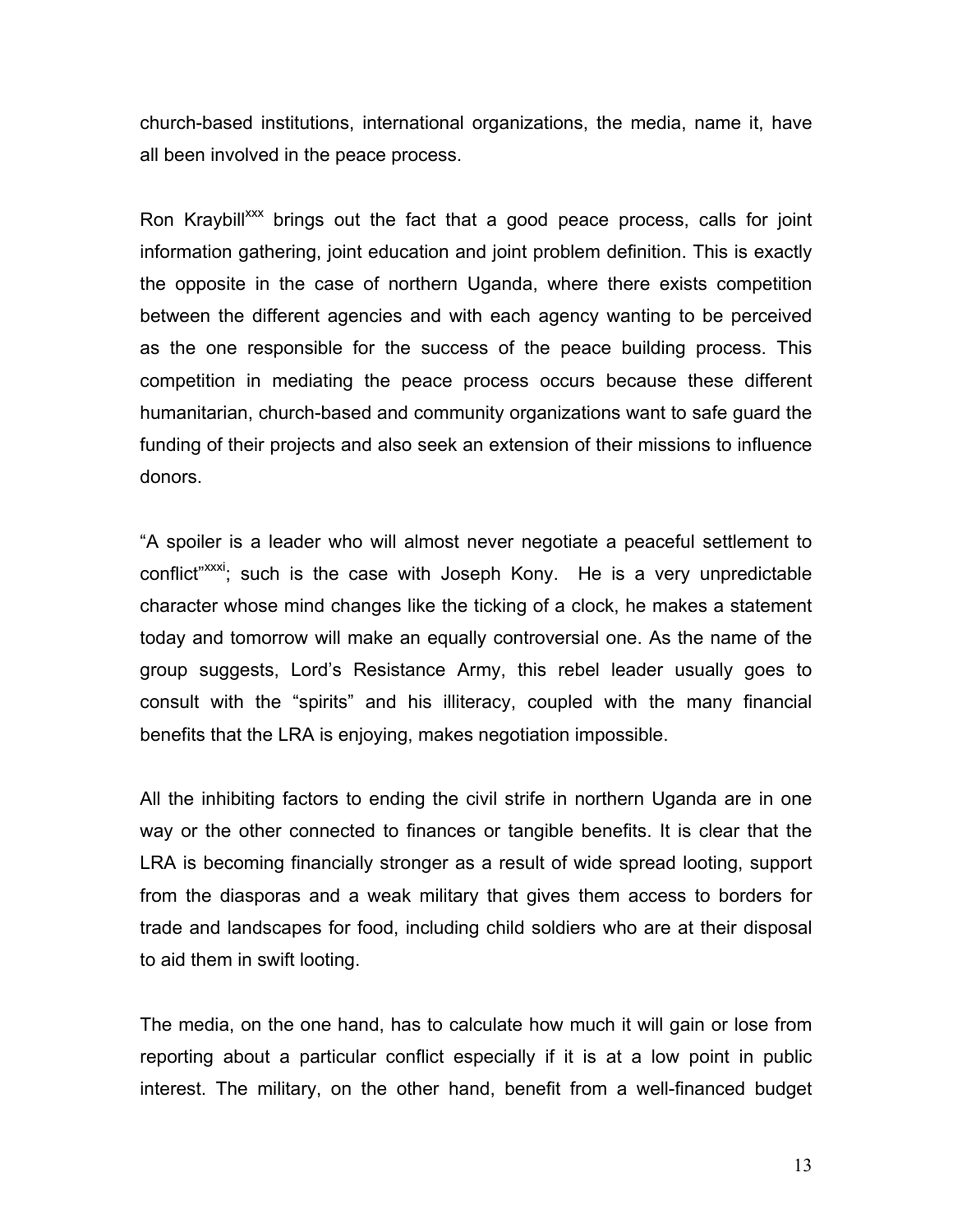because of the predominant excuse of exterminating the rebels immediately. While humanitarian and other civil society organizations need their projects and budgets to be continuously renewed & financed by donors, there personnel would become unemployed. In essence, every side has something to gain from the war economy, thereby what can be done to restore peace in the region?

As brought out clearly by Nicole Ball<sup>xxxii</sup>," the length of each stage and phase of conflict vary and there are many false starts towards peace". Therefore it is worthwhile examining what phase the conflict is at in order to develop appropriate and relevant strategies. So far many false signals have been sent out by the LRA that frustrate peace builders.

Ron Kraybill<sup>xxxiii</sup> brings out the fact that a good process, calls for joint information gathering, joint education and joint problem definition. All the different stake holders in this conflict that comprise of the government, media, civil society, international community, sons and daughters of the motherland should join hands and work together in negotiating peace with the rebels rather than being overly concerned with their reputation and economics. It is crucial that the rebel faction gets to hear one voice from all the actors; otherwise uncoordinated and controversial messages will never create room for negotiation but continue to foster animosity.

"What is still vigorously debated, however, is whether and to what extent humanitarian agencies should concede to being a self-conscious part of an overall conflict management process". *xxxiv* Since humanitarian organizations have tended to be, more concerned about money than peace and also present interests of donor governments, they should play more of an observer than active role.

"Good process is conducted under auspices acceptable to all". XXXV This has never succeeded in the case of northern Uganda, the rebels feel threatened and feel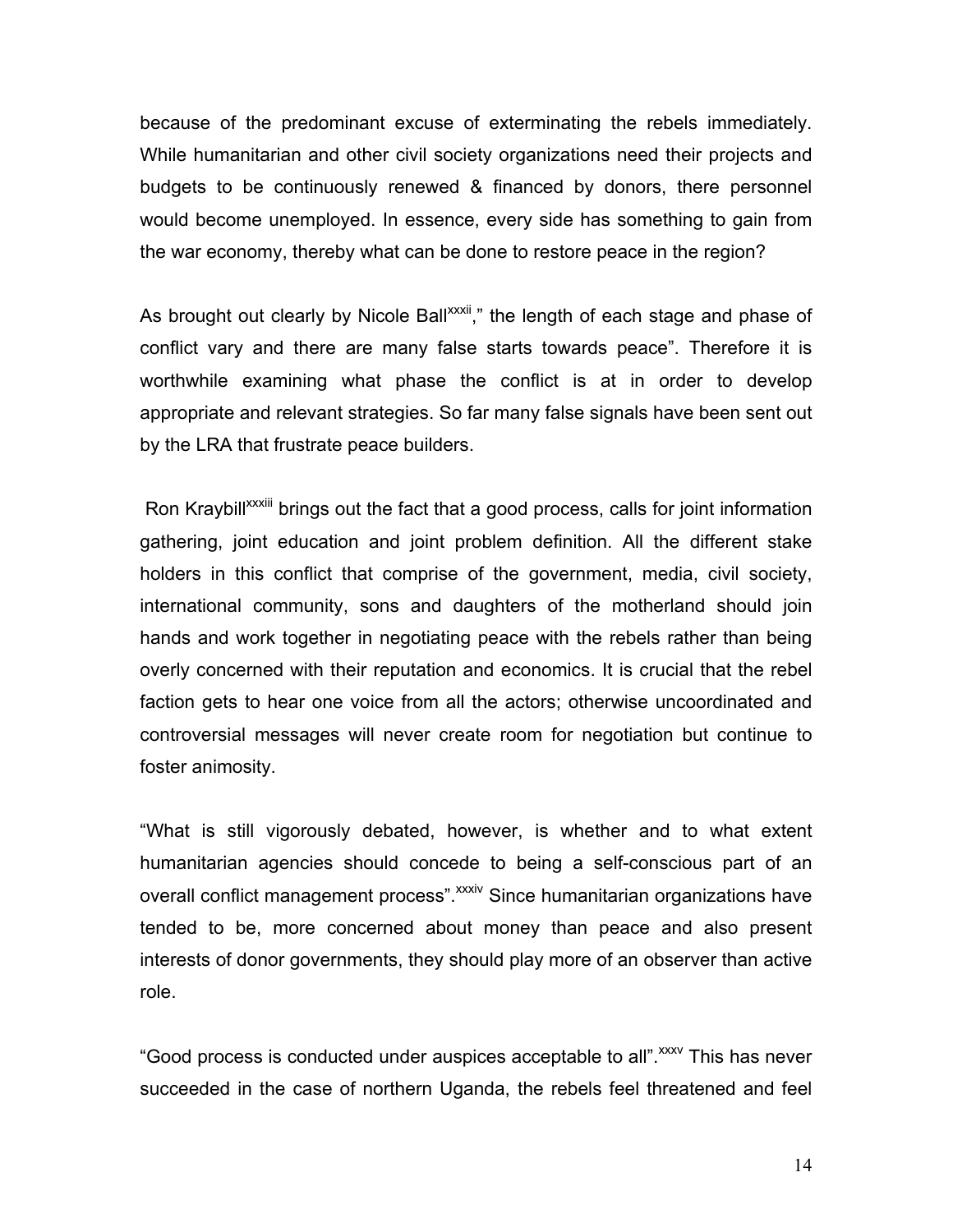that their lives are at stake when government calls them for peace negotiations in specific areas. Therefore, if the two groups are not able to organize a forum this will continue to halt the peace process. It is therefore crucial for both parties to involve an independent mediator to set a forum for both to talk. A lot of peace meetings and seminars have been held without the LRA being represented or even aware of the meetings, this one-sided talk ends up producing only sour grapes.

The U.P.D.F should increase their strong hold on the Sudanese border and other neglected landscapes to prevent the small arms trade and the importation of arms. Free access enables the LRA to come and loot the civilian population, commit grave atrocities and sneak back to the Sudan where they regroup and reorganize. Therefore control of the borders is very critical in weakening the war economy.

It is also important to foster good reintegration programs for returning combatants. Winrich Kuhne<sup>xxxvi</sup>(2000) notes the urgency of understanding the economics of violence and war. He says that unemployment, particularly among the young, provides further ground for recruitment based on the prevalence of small arms and light weapons in most conflict zones that are sold cheaply and are used for rearmament. Therefore, it is crucial to set up reintegration programs for former combatants that are economically sustaining in order to curb the problem of idleness and banditry.

The major reason why efforts to build peace have so far been hampered in northern Uganda lies in the previously described phenomenon of a war economy. All the various actors have their own hidden interests mainly economic in the war and therefore have to make sure that their economic plate is full before actually negotiating peace. Another critical factor worth considering is the small arms trade, coupled with the government's weak military that fosters ground for this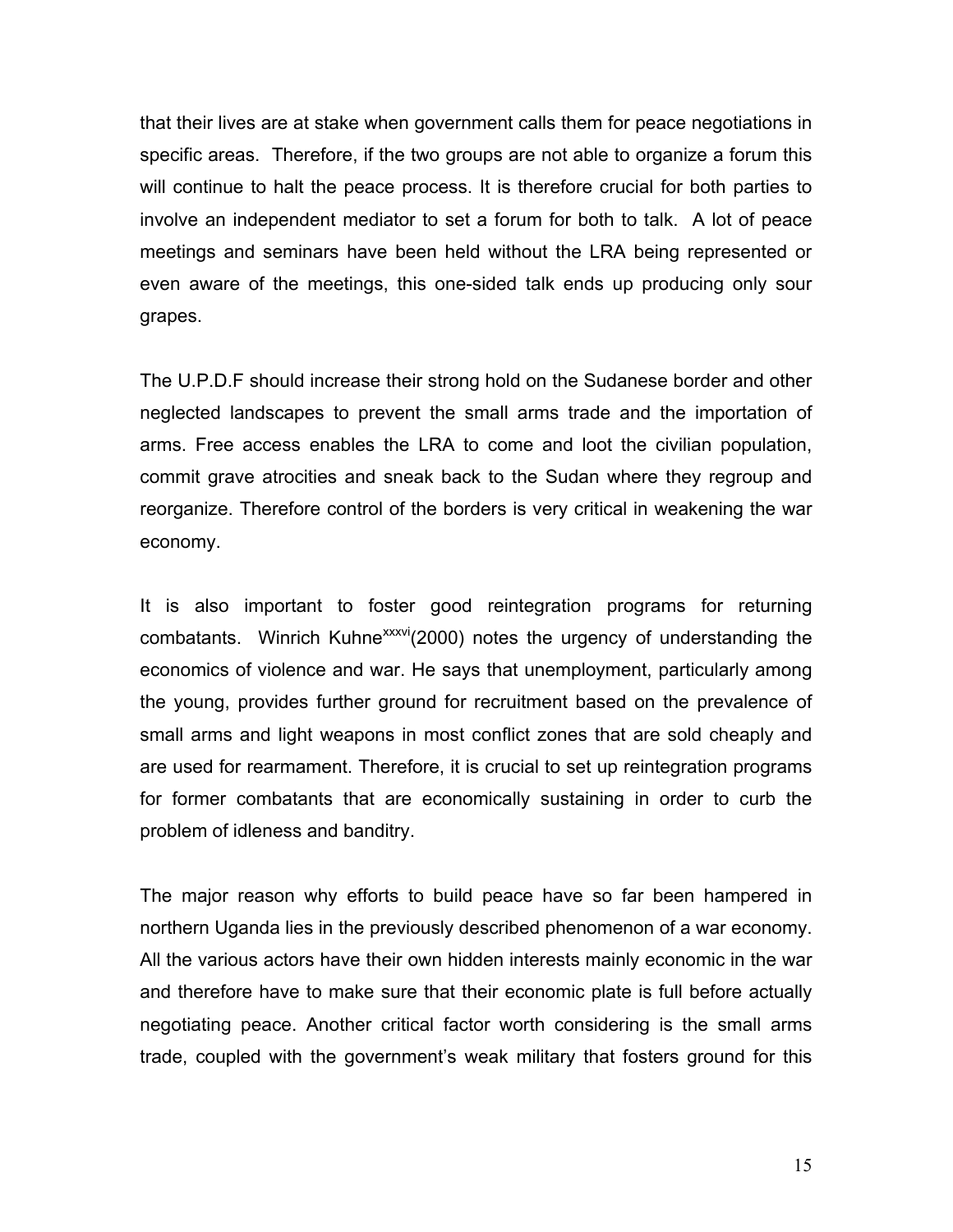trade. There also exist too many peace actors without any coordination that send out various conflicting messages to the LRA.

Hence, unless there is concerted effort in the part of all stakeholders in the conflict, and a clear agenda set out without hidden interests it will become extremely difficult to negotiate peace since peace builders are currently divided into many "interest-based" camps.

# **Bibliography**

- **1.** Luc Reychler& Thania Paffenholz's Peace Building, USA, Lynne Rienner Publishers, Inc.
- **2.** Bruce.D.Jones, Peacemaking in Rwanda, Lynne Rienner Publishers Inc, 2001.
- **3.** Women's Commission for Refugee Women and Children, Against All Odds: Surviving The War On Adolescents, 2001
- **4.** Chester.A.Crocker, Fen Osyler Hampton and Pamela Aall, Turbulent Peace: The challenges of managing international conflict, USA, United States Institute For Peace, 2001
- **5.** Paul Collier and Anke Hoeffler, Greed and Grievance in Civil War, 2001
- **6.** Gina L. Brammuci, Unearthed Grace, Stories from Northern Uganda, Fountain publishers Ltd, Kampala 2001
- **7.** G&A William, Resilience In Conflict, (Oxford UK), 2001

# Web Sites

- 1. www.cia.gov/cia/publications/factbook/geos/ug.html
- 2. www.db.idpproject.org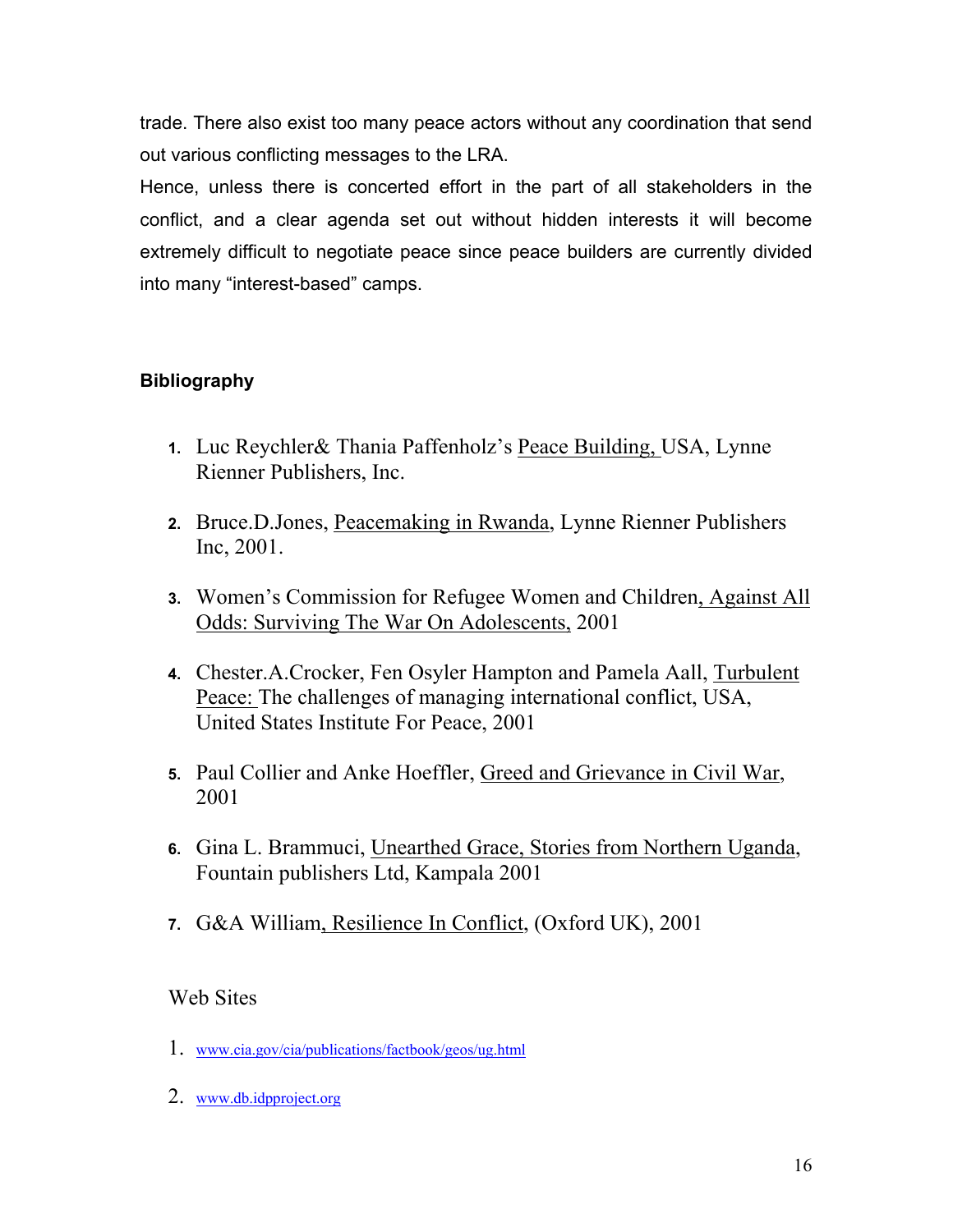- 3. www.reliefweb.int
- 4. www.operationsick.com
- 5. www.worldevangelical.org

<sup>viii</sup> Paul Collier and Anke Hoeffler, <u>Greed and Grievance in Civil War</u>, 2001, Abstract <sup>ix</sup> Greed and Grievance in Civil War p.2 <br><sup>x</sup> The New Vision Paper, Friday September 22<sup>nd</sup> 2003

 $\overline{a}$ 

<sup>xv</sup> Bruce.D.Jones, Peacemaking in Rwanda, Lynne Rienner Publishers Inc, 2001, p.8

xvi Paul Collier and Anke Hoeffler, Greed and Grievance in Civil War, 2001, p.9

<sup>xxi</sup> Women's Commission for Refugee Women and Children, Against All Odds: Surviving The War On Adolescents, 2001 p.19

<sup>xxii</sup> Ellen Gardner, The role of Media in Conflicts, in Luc Reychler& Thania Paffenholz's **Peace Building**, USA, Lynne Rienner Publishers, Inc, p.301

- $\overline{x}$ <sup>xxiii</sup> Ellen Gardner, The Role of Media in Conflicts, p.301
- $\frac{x}{xy}$  Ellen Gardner, The role of Media in Conflicts, p.303  $\frac{x}{xy}$  The New Vision, Friday, September 20, 2002
- 

xxvi Ibid p.302

- 
- xxvii www.relifweb.int 16/01/2004<br>xxviii see www.worldevangelical.org Joseph Kony (LRA) Orders, "Kill All Clergy" 25/02/2004
- 
- xxix Ellen Gardner, The Role Of Media In Conflicts, p.304<br>xxx Ron Kraybill, Principles of Good Process Design, in Luc Reychler&Thania Paffenholz's, Peace Building, USA, Lynne Rienner publishers, Inc, 2001. p.174<br>
<sup>xxxi</sup> Peace Making in Rwanda p.8<br>
<sup>xxxii</sup> Nicole Ball, The Challenge of Rebuilding War-Tone Societies in Chester.A.Crocker, Fen Osyler
- 

xxxiv Bruce.D.Jones, Peacemaking in Rwanda, Lynne Rienner Publishers Inc, 2001,p.170

<sup>&</sup>lt;sup>i</sup> Resilience in conflict, edited by G&A Williams, (Oxford UK), 2001 p.6

ii See Monitor Newspaper Monday 22/02/2004 rebel attack on Barlonyo IDP camp.

<sup>&</sup>lt;sup>iii</sup> Peace Making in Rwanda p.6

 $\frac{1}{10}$  Peace Making in Rwanda p.6

Laurie Martin, Under Pressure: International Mediation in African Civil Wars in Luc Reychler& Thania Paffenholz's Peace Building, USA, Lynne Rienner publishers, Inc, 2001 p.184

vi www.reliefweb.int – War in northern Uganda world's worst forgotten Crisis.

vii Peace Building, edited by Luc Reychler & Thania Paffenholz, USA, Lynne Rienner publishers, Inc, 2001, preface.

 $X^i$  Mary B. Anderson, Enhancing local capacity for peace: Do No Harm in Luc Reychler& Thania Paffenholz's Peace Building, USA, Lynne Rienner publishers, Inc, 2001 p.259

<sup>&</sup>lt;sup>xii</sup> www.operationsick.com. Stop inciting children to Kill 17/01/2004<br><sup>xiii</sup> Ibid

xiv Gina.L.Brammuci Unearthed Grace, Stories from Northern Uganda, Fountain Publishers Ltd, 2001. Introduction

xvii Greed and Grievance in Civil War, p.10

<sup>&</sup>lt;sup>xviii</sup> www.db.idpproject.org Uganda-Sudan relations (1999-2003) 19/01/2004<br><sup>xix</sup> www.db.idpproject.org<br><sup>xx</sup> Ibid

Hampton and Pamela All's Turbulent Peace, USA, United States Institute For Peace, 2001 p.384 xxxiii loc.cit